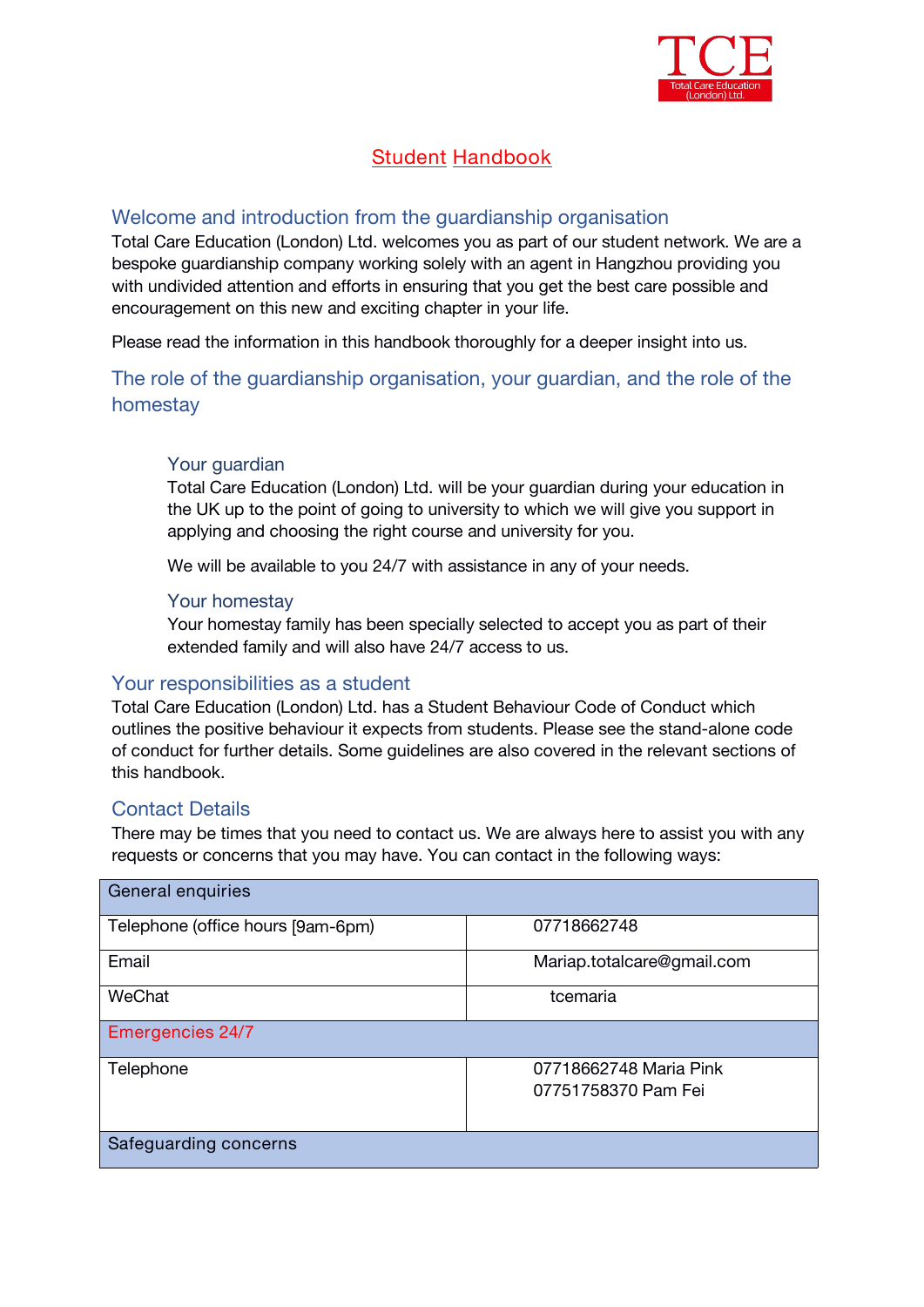

| Designated safeguarding Lead Maria Pink | 07718662748 |
|-----------------------------------------|-------------|
| Deputy Designated Lead Pam Fei          | 07751758370 |

## The process for arriving in the UK

Once Total Care Education (London) Ltd. is informed of flight details, the arrangements are made to pick up students from the airport via cab or coach (dependent on number arriving, via trusted partner companies). A representative of Total Care Education (London) Ltd. will be at the airport to welcome the students and escort to the central drop off point where host families will be waiting and introduced to the students in a relaxed and friendly environment where they can get to know each other before departing home.

Please remember your passport and any other relevant paperwork, such as your Biometric Residence Permit.

## Living in the UK

Living in the UK may be quite different to what you are used to. Every country has its own customs and it may take you a while to get used to the new way of life. Please do not worry, this is most normal. Here are a few examples of British customs to help you understand what is expected:

**Meeting people:** Sometimes British people come across as being reserved but usually they are kind, helpful and welcoming of visitors. British people usually greet each other with a handshake and use their title and surname, until being invited to use their first names. For example, when meeting a new contact, they may greet saying "Good morning Mr Harris". Due to the coronavirus, greetings have changed, and handshakes are not currently being used. A verbal greeting is perfectly acceptable, whilst maintaining social distancing.

**Queues:** The British people love queues! When waiting their turn, for example in a shop, bank or for public transport, people form a line one behind the other so that they are served in turn. It is considered rude to push in. Due to the coronavirus, spaces between people waiting in the queue are currently larger, so please be aware of maintaining a suitable distance. In the UK this is currently 1m plus. Shops in the UK are currently limiting the number of people allowed inside at any one time, so you may need to queue more often than in usual times. Some shops and services have clear instructions and markers to show where you should stand. Please respect the instructions given.

**Please and thank you:** British people greatly appreciate politeness. This means when you would like something you would start a sentence with the word "Please", for example, "Please may I have a sandwich?" When you have received something, you should always reply with "Thank you".

**Sorry!** The British people are often heard to say "Sorry!" This word is used if people accidently bump into each other or make a mistake. Often people say it even if they were not to blame (for example, a person bumped into them whilst walking in the street).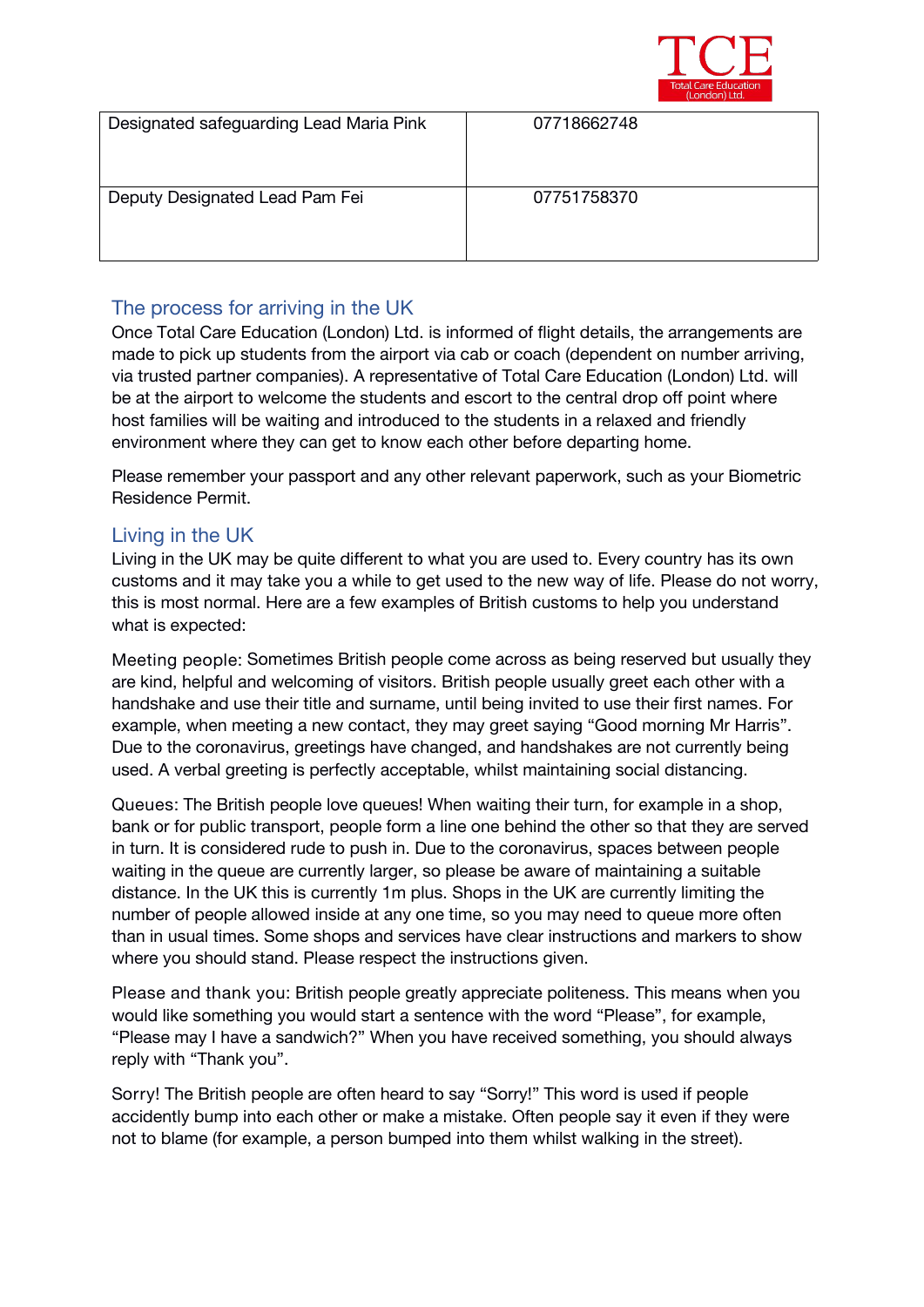

**Mealtimes:** It is considered polite to wait for all people at the table to have their meals in front of them before you start to eat. Knives and forks are used to eat the vast majority of main courses, although some British families may use other cutlery to suit the cuisine. Knives and forks are placed together to indicate that the diner has finished. It is not considered polite to eat with your mouth open or speak whilst eating. Similar to the beginning of the meal, diners usually wait until everyone is finished before leaving the table, and often time is spent having a chat around the table.

## Keeping Safe

We expect your stay in the UK to be a safe and happy one. The UK has a diverse population and is very welcoming. There is lots to do- from visits to art galleries and museums, to a wide range of outdoor activities. However, as is the case in all countries, you need to be aware of how to keep yourself safe just in case you find yourself in a difficult situation:

## *Personal safety and the care of valuable possessions and cash / credit cards* Going out and about is strictly under parents' permission.

When you go out, you should be vigilant of what is happening around you. Keep your belongings close and ideally walk with no headphones so that you can hear traffic and others around you. Try not to use your phone when out and about unless it is necessary as this distracts you and could tempt opportunist thieves. It is best to go out with a friend or adult, rather than alone. Always let your homestay know if you are going out and what time you expect to return. If for any reason you are running late. Please let your homestay know. Make sure that your homestay has your mobile number, and that you have their number in your phone.

Please take care of your valuable possessions, including any money or credit cards. When out, ensure that money and cards are carefully stored, such as in a zipped pocket or bag. This is especially important in crowded areas, as pick pockets may be in operation.

If you lose your debit or credit cards, or think that they have been stolen, inform your tutor who will then help you contact your bank immediately who will be able to stop your card.

## *In an emergency*

In emergencies you can call the police, fire brigade or ambulance on 999. This number should only be called when there is an emergency. The telephone operator will ask you what service you require and will ask you for some details, such as what has happened, and where you are.

For less urgent issues there are two separate numbers you can call, one for the police, and one for medical advice:

Police (non-emergencies): 101

Medical information NHS: 111

You can dial any of the above numbers from a landline telephone or mobile phone.

## *Safeguarding*

If you are ever concerned about your safety, we are here to help. If you have any worries, feel that you have been asked to do something that you feel uncomfortable doing, or have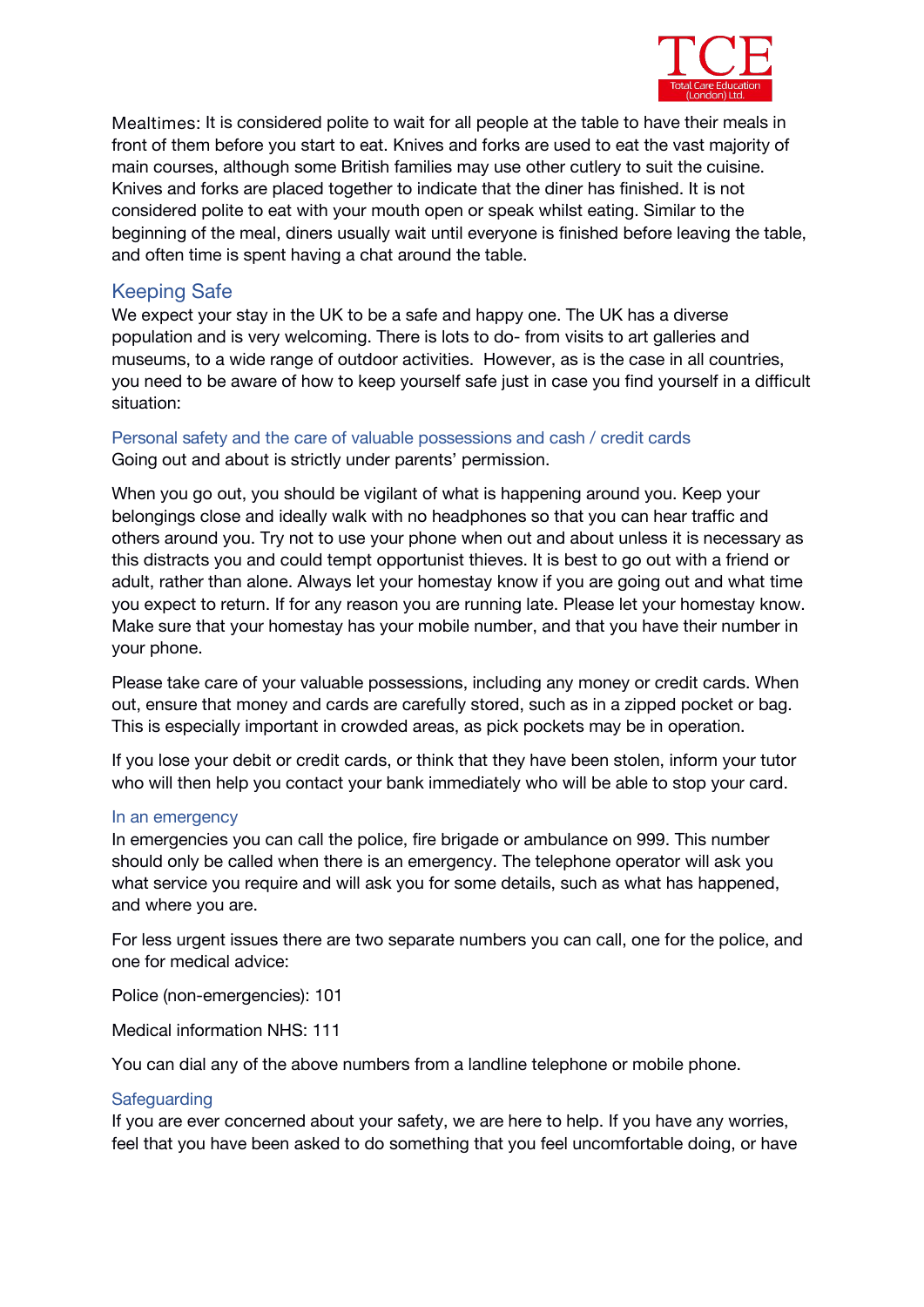

been hurt in any way by another student or an adult, you should tell a trusted adult, even if the person has asked you not to tell anyone.

Total Care Education (London) Ltd. has a designated safeguarding lead (DSL) and a deputy designated safeguarding lead (DDSL) who can be contacted with any concerns that you have. They are trained to help you. Their details are:

DSL: *Maria Pink 07718662748 mariap.totalcare@gmail.com*

DDSL*: Pam Fei 07751758370 pamela@mschai.com*

24 hour emergency number: *07718662748 Maria/07751758370 Pam*

Total Care Education (London) Ltd. has a safeguarding policy that is available on our website. This explains our procedures in detail.

## *List of useful contacts*

There may be times when you would like advice from organisations, rather than from us. Whilst we would encourage you where appropriate to share with us any concerns so that we can help you, you could also contact the following organisations:

**ChildLine:** Childline is a counselling service for children and young people up to their 19th birthday. You can contact them with any problem or concern. They can be contacted on 0800 1111

**Local Safeguarding Partnership:** The Local Safeguarding Partnership plays a critical role in protecting the welfare of children and young people in the locality. It is often the first point of contact for any non-emergency safeguarding concerns. The guardianship organisation's Local Safeguarding Partnership is *Lewisham Safeguarding Partnership* and they can be contacted on *020 8314 3396,* e*mail at*

*[safeguardingpartnership@lewisham.gov.uk](mailto:safeguardingpartnership@lewisham.gov.uk) or contact* MASH team on *020 8314 6660.*

**The Children's Commissioner**: The Children's Commissioner's role is to stand up for the rights of children. You make contact via their website,

<https://www.childrenscommissioner.gov.uk/about-us/contact> or by telephone: 020 7783 8330.

## *Prevent / anti-radicalisation*

The ChildLine Website explains radicalisation as follows:

"Radicalisation iswhen someone starts to believe orsupport extreme views. They could be pressured to do things illegal by someone else. Or they might change their behaviour and beliefs.

This could happen if they feel:

- isolated and lonely or wanting to belong
- unhappy about themselves and what others might think of them
- embarrassed or judged about their culture, gender, religion, or race
- stressed or depressed
- fed up with being bullied or treated badly by other people or by society
- angry at other people or the government
- $\bullet$  confused about what they are doing
- pressured to stand up for other people who are being oppressed.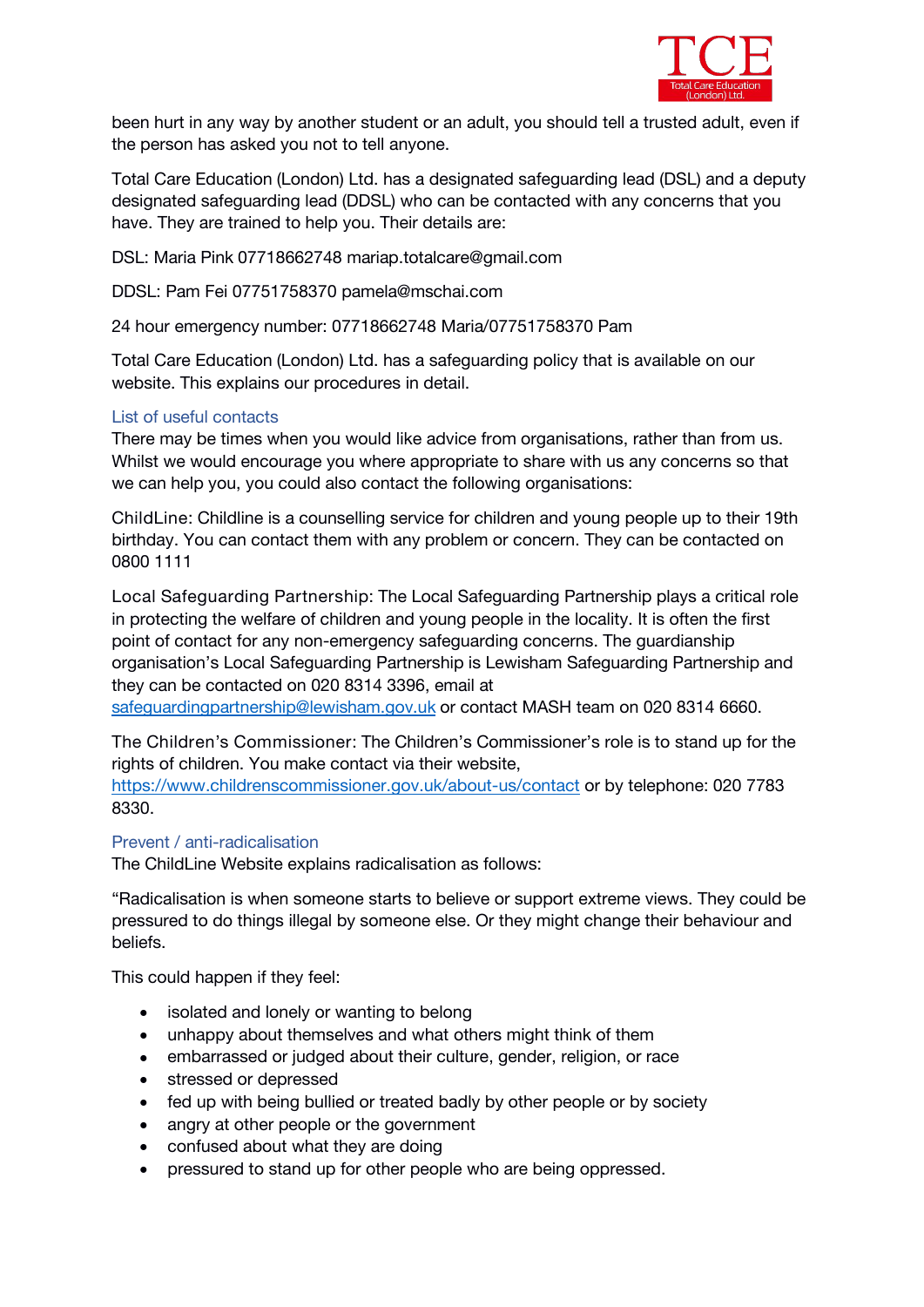

Someone who has been radicalised might believe that sexual, religious, or racial violence is OK. They may be influenced by what they see online. And they might have links to extreme groups that preach hate like Nazi groups or Islamic extremists like Daesh, also known as ISIS or IS.

Having extreme views can be dangerous. And this can often lead to harmful and illegal activities involving violence, attacks, discrimination or hate - which the person could be arrested or sent to prison for. This can affect them and their future." [https://www.childline.org.uk/info-advice/your](https://www.childline.org.uk/info-advice/your-feelings/anxiety-stress-panic/worries-about-the-world/)feelings/anxiety-stress-panic/worries-about-the-world/

If you are worried about the behaviour of someone you know, or if you think that someone is trying to radicalise you, seek help. Total Care Education (London) Ltd. has a member of staff, known as the Prevent Lead, who is trained to deal with any concerns you may have:

Prevent Lead: *Maria Pink 07718662748*

Alternatively speak to a trusted adult in your school, such as the DSL, a member of guardianship organisation staff, your parents or your homestay. You could also speak to ChildLine on 0800 1111. If you think someone is in serious danger, you can call 999 for urgent help.

Further information on Prevent, Radicalisation can be found in the Total Care Education (London) Ltd. Prevent Policy. You can find this on our website.

The ChildLine website has further information that you may find useful: [https://www.childline.org.uk/info-advice/your-feelings/anxiety-stress-panic/worries-about](https://www.childline.org.uk/info-advice/your-feelings/anxiety-stress-panic/worries-about-the-world/)the-world/

## *Safe use of the internet, access to Wi-Fi*

The internet is a wonderful tool, providing us with a huge amount of information as well as access to our friends and family who can be many miles away. However, we need to take care to keep safe whilst using the internet as there are some people who are trying to trick us, such as into giving us their personal details. Please take great care whilst using the internet. Your school will teach you how to use the internet safely. It is important that you adopt good online safety practice and report misuse, abuse or access to inappropriate materials.

Good online safety practice includes:

- $\checkmark$  Not giving out personal details such as addresses and telephone numbers to strangers, even if they say they are your own age
- $\checkmark$  Not sending digital pictures to strangers
- $\checkmark$  Not responding to unkind messages- tell a trusted adult
- $\checkmark$  Never giving out internet passwords to anyone
- $\checkmark$  Following the online safety guidelines that your school teaches you both in and out of school.

Further advice can be found at <https://www.thinkuknow.co.uk> or <https://www.childline.org.uk/info-advice/bullying-abuse-safety/online-mobile-safety/>

How to report concerns: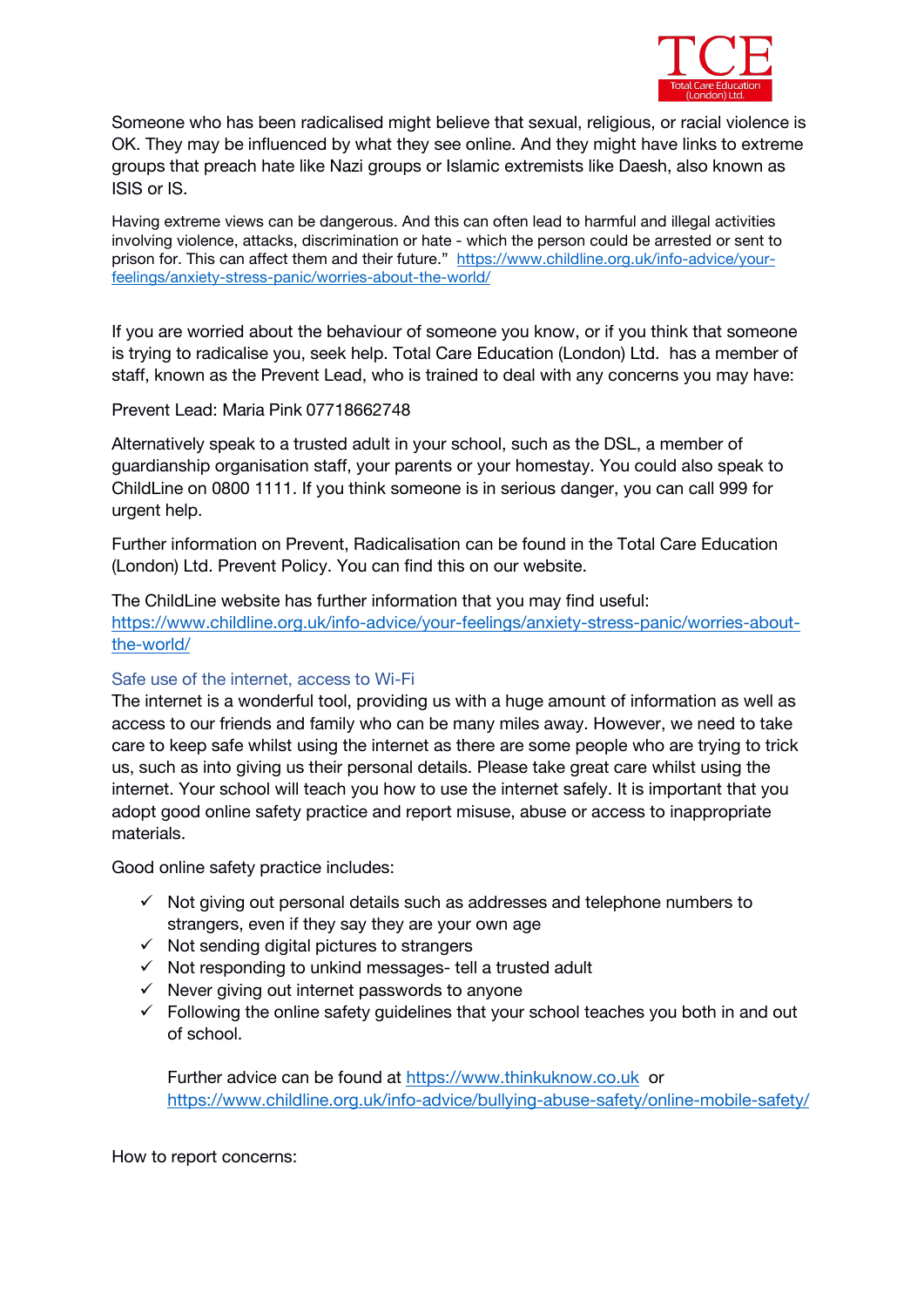

- Tell a trusted adult, such as *Total Care Education (London) Ltd.* DSL, your guardian, homestay, teacher, or parent.
- ❖ If you are worried about online abuse or the way someone has been communicating online you can report them to Child Exploitation & Online Protection command (CEOP) <https://www.ceop.police.uk/safety-centre> . CEOP is a law enforcement agency who helps keep children and young people safe from sexual abuse and grooming online.
- \* You can also call ChildLine who will offer advice and listen to any concerns. Their number is 0800 1111

Please discuss Wi-Fi access with your homestay. Some families have packages where they have a limit on the data they may use in a month; therefore, streaming films for example would be inappropriate. Please note that homestays may have filters on their internet and may use parental controls to prevent access of inappropriate sites. Some homestays may turn off the Wi-Fi at bedtime. You should use your own devices rather than the family's home computer.

## *Bullying / cyberbullying*

Bullying is unkind and will not be tolerated by your school or *Total Care Education (London) Ltd..* If you experience bullying during your stay in the UK, please do tell a trusted adult as soon as possible who will be able to help you and make the bullying stop. This would usually be a teacher or your house parent if bullying occurred in school, or your guardian, homestay or a member of the guardianship organisation staff if bullying was experienced during your stay with a host family. Bullies often are unkind because they are unhappy themselves, so by telling an adult they will be helped too.

Bullying may include:

- Name calling or teasing
- Making unkind comments on social media or sending unkind messages
- Hurting someone physically
- Stealing items from an individual
- Threatening a person
- Spreading unkind rumours
- Unkindness may happen online- this is called cyberbullying

Your school will provide you with guidance on how to spot and handle bullying. ChildLine also offer some advice for children on bullying and cyberbullying. You can find this here [https://www.childline.org.uk/info-advice/bullying-abuse-safety/types-bullying/bullying](https://www.childline.org.uk/info-advice/bullying-abuse-safety/types-bullying/bullying-cyberbullying/) cyberbullying/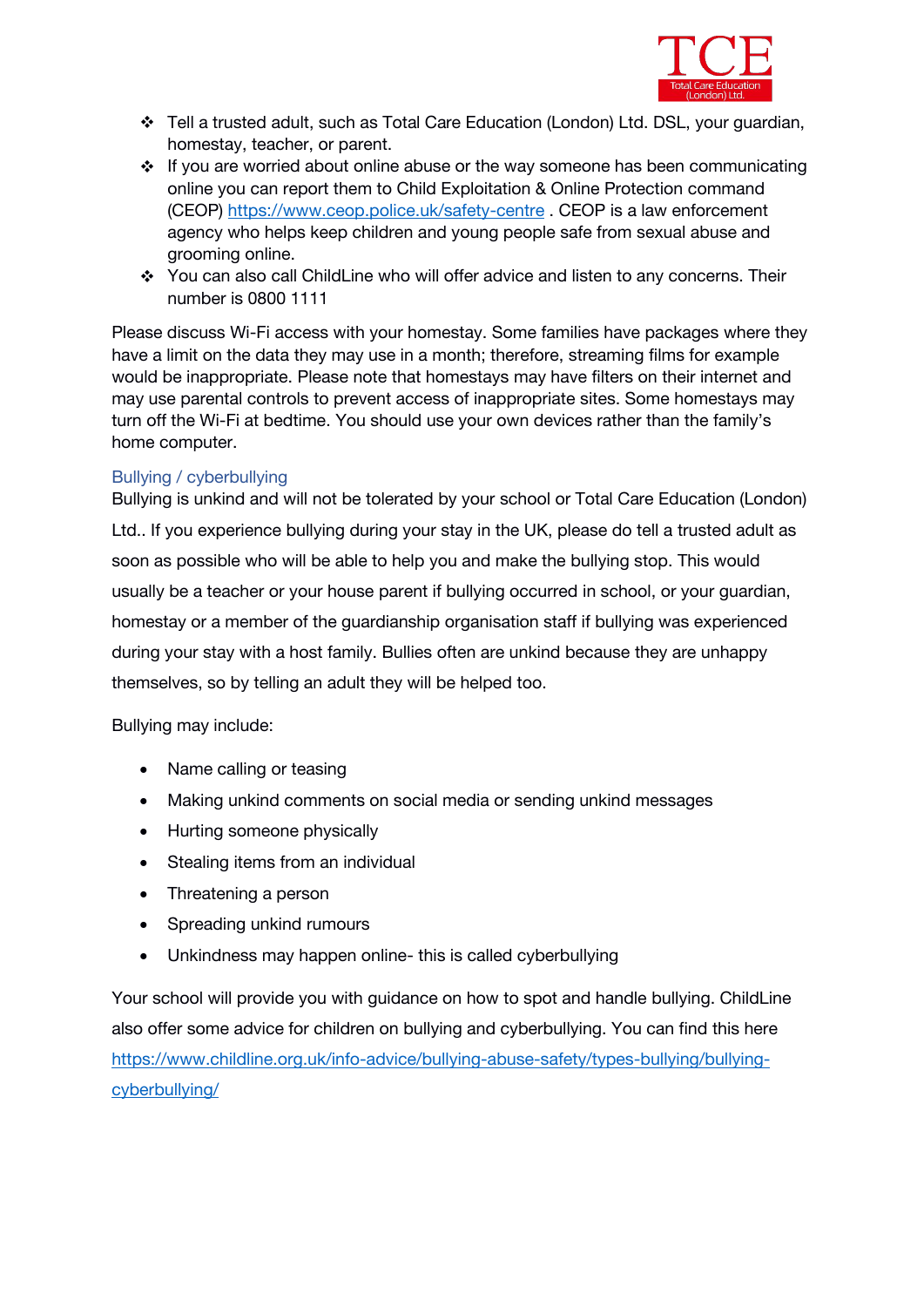

#### *Living with a homestay*

*Total Care Education (London) Ltd.* expects all our students to be polite and courteous when staying with a homestay. As mentioned previously, it is expected that you say "please" and "thank you" when asking for and receiving items. Your homestay is not a hotel and the expectation is that you will be included as part of the family. As such, you will be expected to engage with family members, joining them at mealtimes, and possibly helping with chores such as laying the table. Your homestay will explain their own house rules with you when you arrive. Please do ask them if you have any questions.

#### *Mealtimes*

You will be provided with appropriate meals a day:

*Breakfast-* Typical food includes cereal, porridge, toast, croissants, fruit, or yoghurt. You may be offered a cooked breakfast such as poached, boiled, or scrambled eggs, or bacon and eggs.

*Lunch-* this is usually a light meal, such as a salad, sandwich, or soup.

*Dinner*- this is usually the main meal of the day and will usually be a two-course meal. The main course will usually be hot. Dinner is usually served around the table and all family members usually attend.

*Snacks*- your host family will provide you with snacks and drinks in-between meals if you so wish. Typical snacks include a biscuit, slice of cake or fruit. Your homestay will explain how you can access these.

You should ensure that*Total Care Education (London) Ltd.* is aware of any special dietary requirements or allergies. If you have any special requests, please do let your homestay know.

Most homestays will prepare meals for you (breakfast, lunch, and dinner). You may want to help the family in their meal preparations or cook something yourself. Please do talk to your homestay about this and they will advise you how to use the kitchen and the necessary safety rules. If you have your own food that you wish to eat during your stay, please let your homestay know so that this can be stored safely (for instance in a fridge if required). Please make sure that if you do use the kitchen for cooking, you clean it after use.

## *Use of the bathroom*

Students are asked to be respectful of the family routines. If you are sharing a bathroom, please be considerate with the time taken to shower and bathe as others may need to use the facility. Please leave bathrooms tidy. Some families may have limits on the amount of hot water available each day due to their boiler capacity. Please discuss the best times for showering or taking a bath. It is not usually necessary to shower or bathe more than once a day. Please ensure that you lock the door of the bathroom when in use and ensure that you are suitably clothed when travelling to and from the bathroom.

#### *Laundry arrangements*

If you are staying with a homestay for more than one night, they will provide you with laundry facilities. In most cases the homestay will undertake to do the laundry for you. Depending upon your age and maturity, the homestay may give permission for you to do your own laundry if requested and agreed.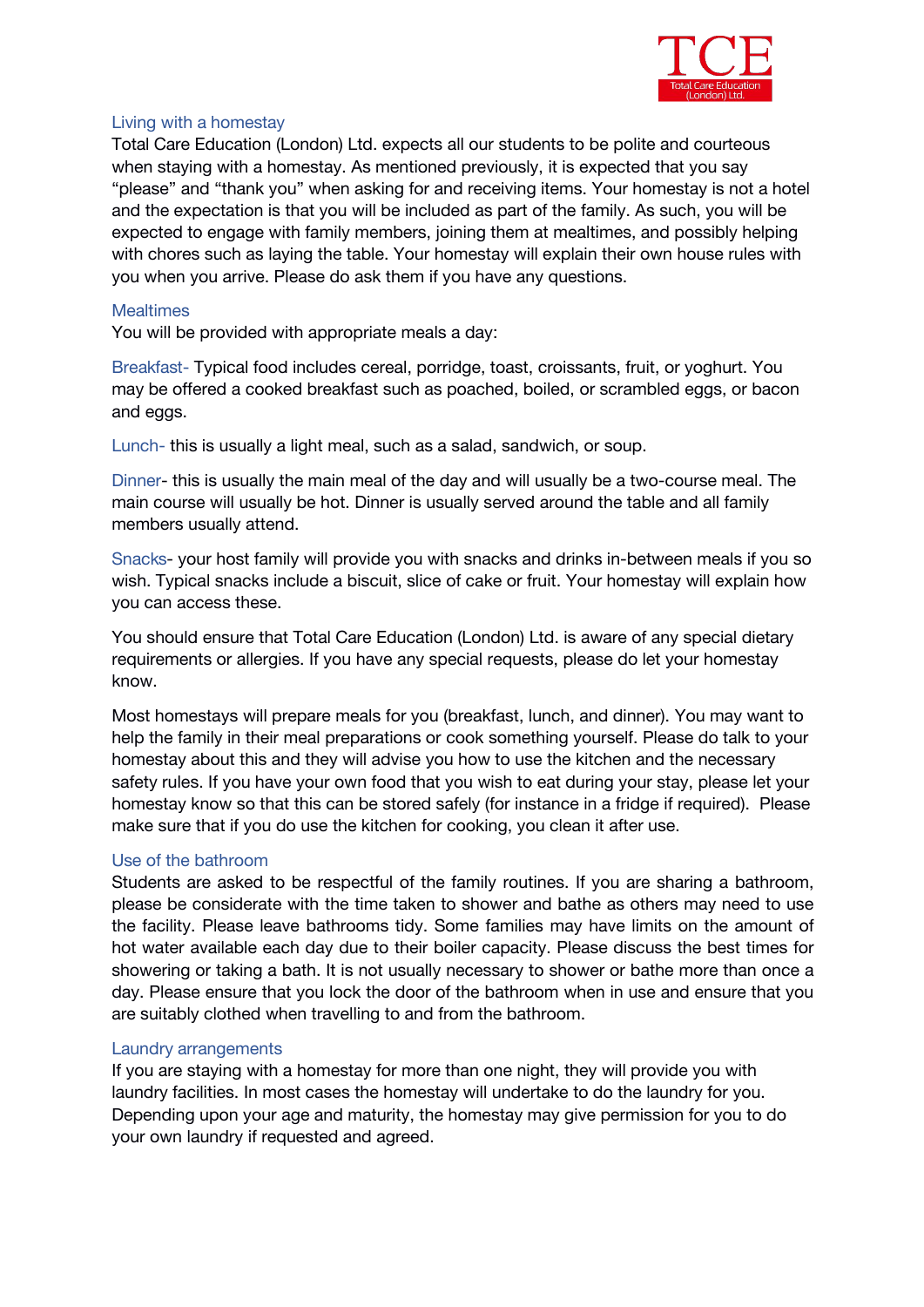

## *Homesickness*

When you arrive in the UK, you might miss your home, family, and friends. These feelings of missing familiar surroundings and family are perfectly normal and are called homesickness.

Signs that you may be feeling homesick include:

- A strong desire to go home
- Feeling lonely
- Feeling sad
- Feeling anxious
- Lack of motivation
- Loss of confidence
- Feeling depressed
- Experiencing mood swings
- Feeling insecure
- Finding simple tasks difficult
- Physical symptoms, such as headaches and nausea

If you feel homesick please do not worry, there are many people who can help you manage your feelings. Talk to your house parent, teacher, parent, guardian, or any member of guardian staff who will listen and will be able to support you and offer advice. School life will be very busy and there will be many activities arranged to enable you to have fun and make new friends.

## *Electrical appliances and safety*

Please be aware that electrical appliances need to be handled safely as they can pose a risk of fire if not used appropriately. Specifically, overseas phone chargers and laptop power devices may pose a significant fire risk so if possible, purchase UK versions. Please do ask us for advice on the best appliances to purchase, we are happy to help! Under no circumstances are you to have the following items in your bedroom:

- Rice cooker
- Kettle
- Electric hot pot
- Heater

## *What to do in a medical emergency*

You will be required to register with a doctor whilst staying in the UK. This is usually arranged by your host family with their family GP. If you have private medical insurance, please provide us with the details. Depending on your period of stay, it may also be advisable to register with a dentist.

Please do let your homestay or the guardianship organisation know if you feel unwell. They will look after you. This may include making a doctor's appointment for you, or in an extreme emergency taking you to hospital. If you feel unwell at school, please let your house parent, matron, nurse or teacher know and they will look after you.

The National Health Service has a helpline that can be used. This number is 111.

In an emergency, an ambulance can be called on 999.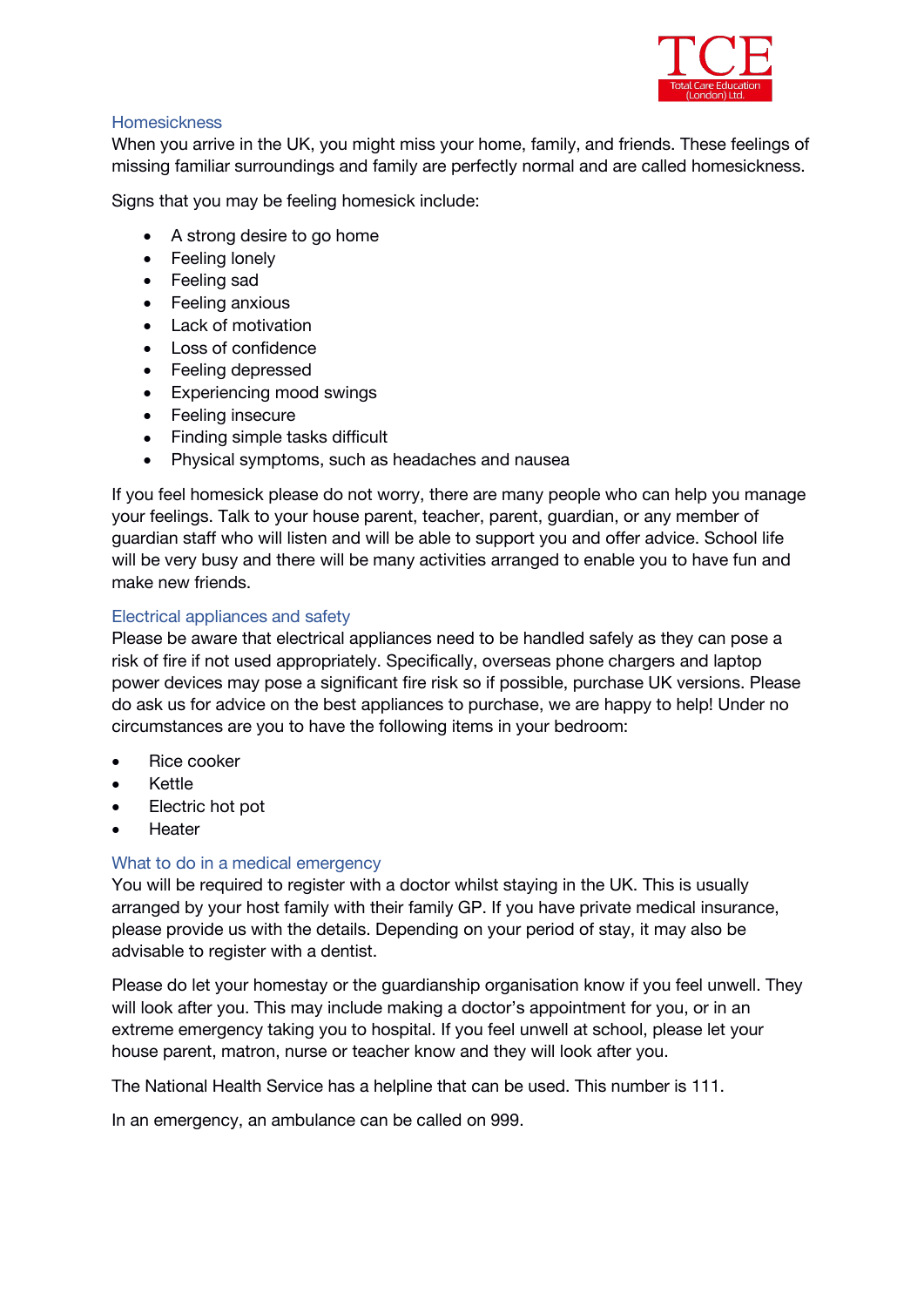

## *Permission for visiting the local area / shops / travelling further afield / excursions*

## Local area

Students can visit local area to shop for essentials with host families' permission

## Further afield

We operate total care package, this means no child is allowed out without parental consent. If you need to leave the house, you should do the following:

- Fill out going out request sheet every Wednesday
- State where you are going, who you are going with, means of transport, what time you are going and what time will you be back
- Once approved by parents, host families will be informed by us before the weekend
- On the day of event, you then have a 30 minute window to be home within the stated time
- This goes for any student under the age of 18

## *Curfew / bedtimes*

All students who are permitted to go out unaccompanied (18+) by their homestay must take their mobile phone (fully charged) with them and keep this switched on. It is important that if students do go out unaccompanied, that they let the homestay know where they are going and roughly know how long they will be out. If for any reason they are delayed, students must contact the homestay to inform them.

Total Care Education (London) Ltd. suggests that all year 10 students should be in bed by

10:30pm.

## *English laws Laws regarding the consumption of alcohol*

Total Care Education (London) Ltd. does not permit their students to consume alcohol whilst under their care, including when they are staying at a homestay. In the UK it is illegal for people under 18 to buy alcohol in a pub, off-licence, shop or elsewhere. In most cases, it is against the law for anyone to buy alcohol for someone under 18 to drink in a pub or a public place.

*Laws regarding the use of drugs and illegal substances* Total Care Education (London) Ltd. prohibits students from using recreational drugs and illegal substances whilst in their care. In the UK you can get a fine or prison sentence if you:

- take drugs
- carry drugs
- make drugs
- sell, deal or share drugs (also called 'supplying' them)

If you are under 18, the police are allowed to tell your parent, guardian or carer that you've been caught with drugs.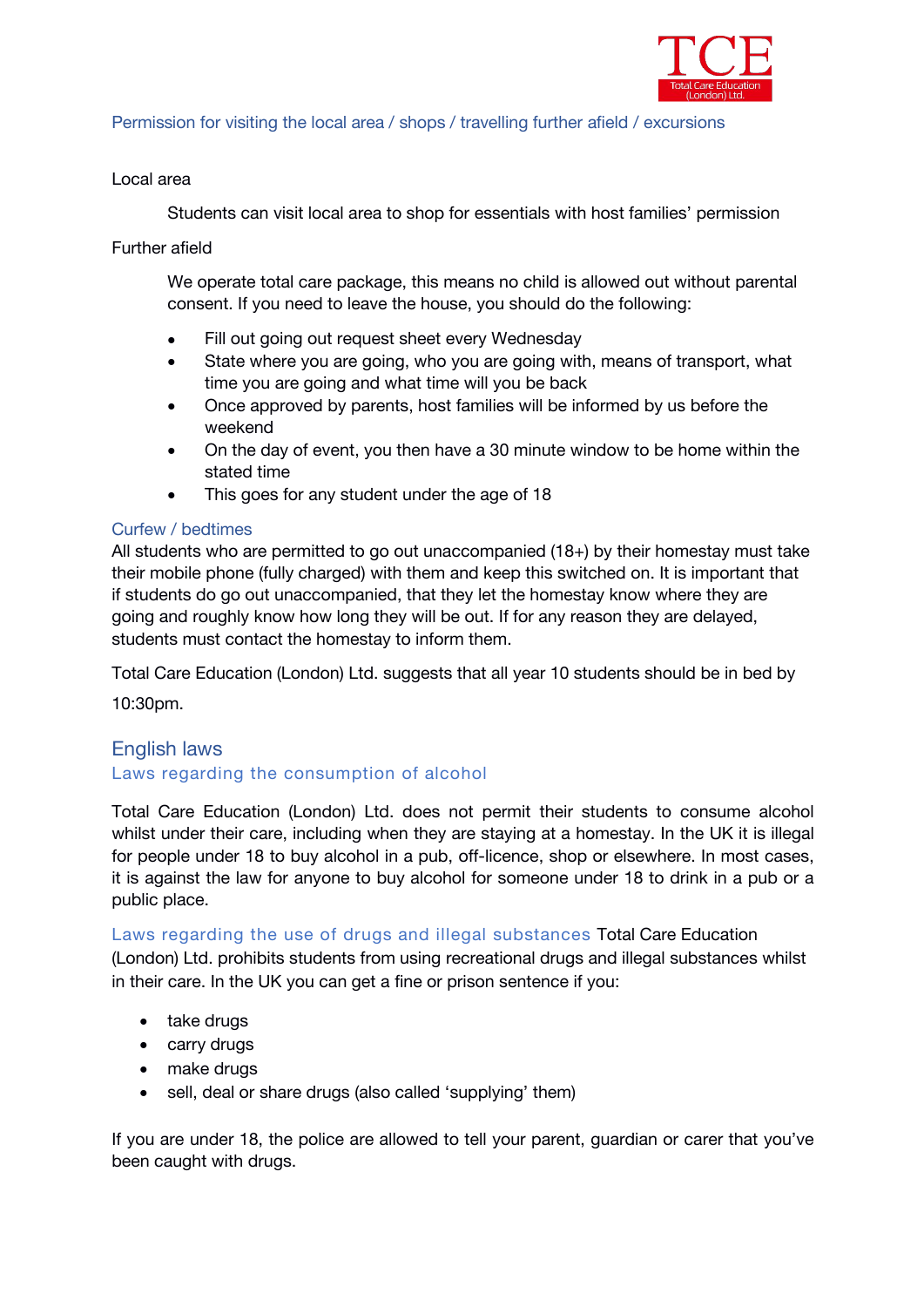

*Laws regarding smoking* Total Care Education (London) Ltd. prohibits students from smoking whilst in their care. In the UK, it is illegal to buy cigarettes if you are under the age of 18.

## *Laws regarding sexual activity*

Total Care Education (London) Ltd. prohibits students from engaging in sexual activity whilst in their care, even if they are over the age of consent. In the UK the age of consent is 16. That means that it is illegal to have sex with someone under the age of 16.

*Laws regarding tattoos and body piercings* Total Care Education (London) Ltd. prohibits students from having a tattoo or body piercing whilst in their care. In the UK, it is illegal to tattoo a young person under the age of 18, even if they have parental consent. There is no legal age of

consent for body piercing, and so it is legal for someone under the age of 18 to have a piercing as long as they have consented to it. Children under the age of 16 cannot legally consent to a genital (or in the case of girls, nipple) piercing, as it is considered to be indecent assault.

#### *Mobile phones*

The UK has several network providers. We will be able to help you register with a phone provider and help you purchase SIM cards- please contact us for further details.

Mobile phones are extremely useful devices, especially when you are a long way from home and want to stay in contact with your family and friends. However, it is important that you use them safely. Childline offers useful advice on their website:

- "Use a passcode on your phone: This can help to protect your data if someone tries to steal or access it. Nobody should be able to guess your passcode, so do not set it to something other people will know, like your birthday.
- Keep your phone with you: Store your phone in a safe pocket so that it is hidden from sight. Be careful when you take it out in public places and do not let other people use it unless you know and trust them.
- Do not use public WiFi: Public WiFi may not always be secure, especially in places like cafés. Connecting to it means that someone might be able monitor the sites or apps you are using.
- Check what data your apps can use: Lots of apps willask for permission to use your data when you install them. They might want to view things like your location, contacts, photos and even messages. Be careful about what you agree to and check what permissions your apps have in the 'settings' menu of your phone.
- Add an ICE (In Case of Emergency) contact number to your phone: If you lose your phone or something happens, it can be hard for someone to contact you. Add the phone number of someone you trust, like your parent or carer to your lock screen or on the back of your phone with a sticker.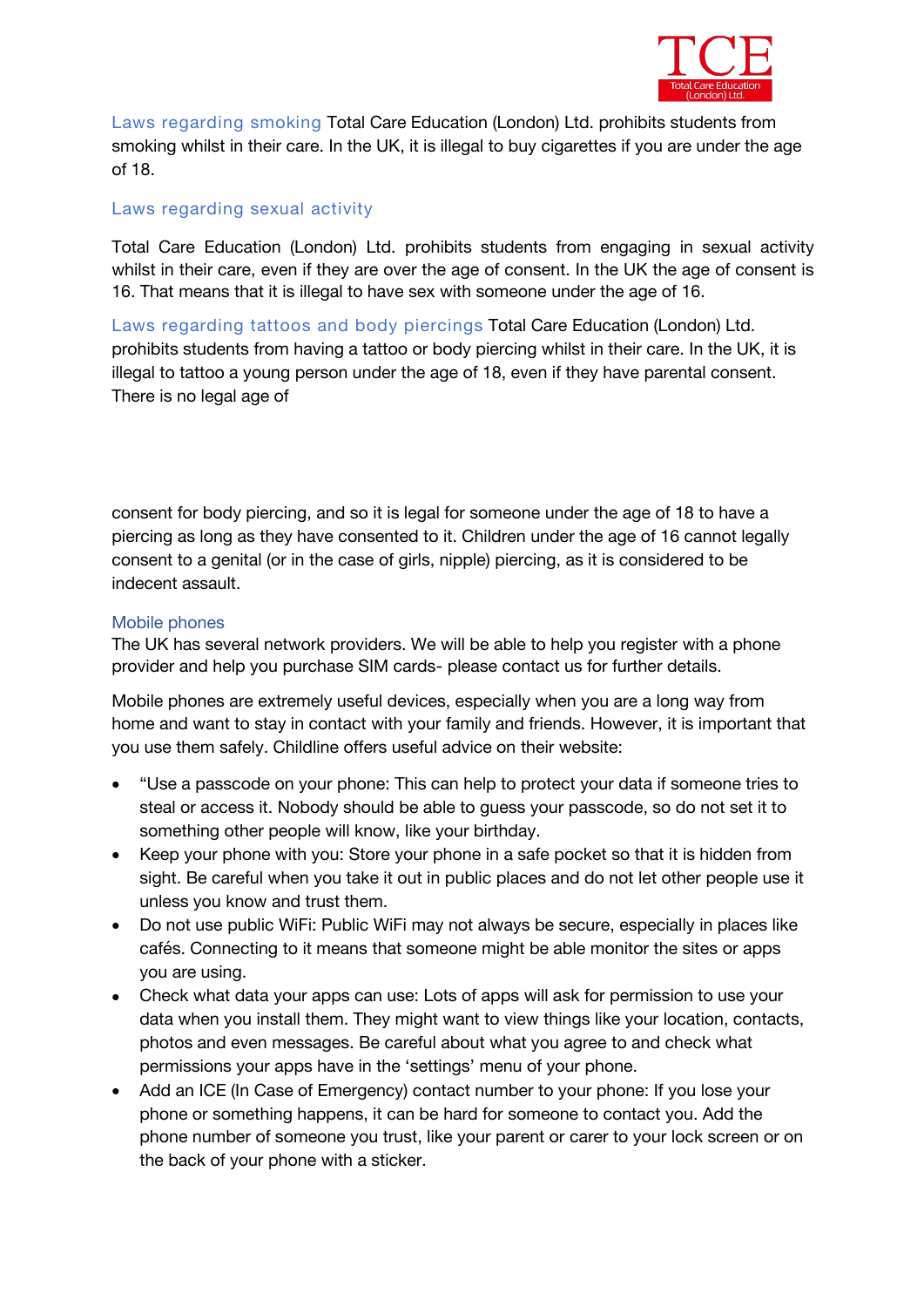

- Be careful who you add or talk to: When you talk to someone online, you do not always know who they are or whether they're being truthful. If you are talking to someone online, be careful about what you share.
- Think before you share or save something: Once you share a message, photo or video you lose control of it. Someone else can save or screenshot it, and they can share it with other people. Sharing or saving nudes can be illegal."<sup>1</sup> [1](#page-10-0)

Please be courteous when using your mobile phone whilst at your homestay. This includes not using it at the mealtime, or when the family are engaging in discussion with you. You should not ask to use the homestay telephone unless there is an emergency, or you have agreed this in advance with the homestay.

## *Travelling around*

You may need to travel during your time in the UK. This will include travelling to and from your homestay, to and from school, to the airport or any places that you wish to visit. If you require transport please let us know. Transport is usually arranged by your school or guardianship organisation. They use trusted drivers who have had the necessary safety checks. Occasionally guardianship staff or homestays may be permitted to provide transport for you. You will be provided with details of who is going to collect you in advance. You will be given the name of the driver and the registration number of the car, along with the time that they will arrive. Please ensure that you are ready at the stated time. Never go with anyone other than the named person/registration number provided, even if they say that this has been arranged with school/guardian. If you are in any doubt ask a trusted adult, such as a member of school staff, or your guardian.

When you are travelling in a car please sit in the back where possible and use the seat belts provided.

If you wish to use public transport, please ask us for permission. We will help you with booking tickets if permission is granted.

The British Council has some useful advice for keeping safe on public transport. It can be found here: [http://esol.britishcouncil.org/content/learners/uk-life/be-safe-uk/staying-safe](http://esol.britishcouncil.org/content/learners/uk-life/be-safe-uk/staying-safe-public-transport) public-transport

When you are walking or cycling, you need to take care to keep safe.

When walking:

- Use pavements to walk on.
- Use Zebra or pelican crossings where possible to cross the road, but do not assume cars will stop if they see you waiting. Make sure that it is safe before you cross.
- Stay alert and listen for bikes and runners- this means not wearing headphones when out walking
- Look both ways to check that it is safe to cross
- If there isn't a safe crossing, find a good place to cross away from parked cars where you can see what is coming on both sides of the road.

<span id="page-10-0"></span><sup>1</sup> [https://www.childline.org.uk/info-advice/bullying-abuse-safety/online-mobile-safety/mobile-phone](https://www.childline.org.uk/info-advice/bullying-abuse-safety/online-mobile-safety/mobile-phone-safety/) safety/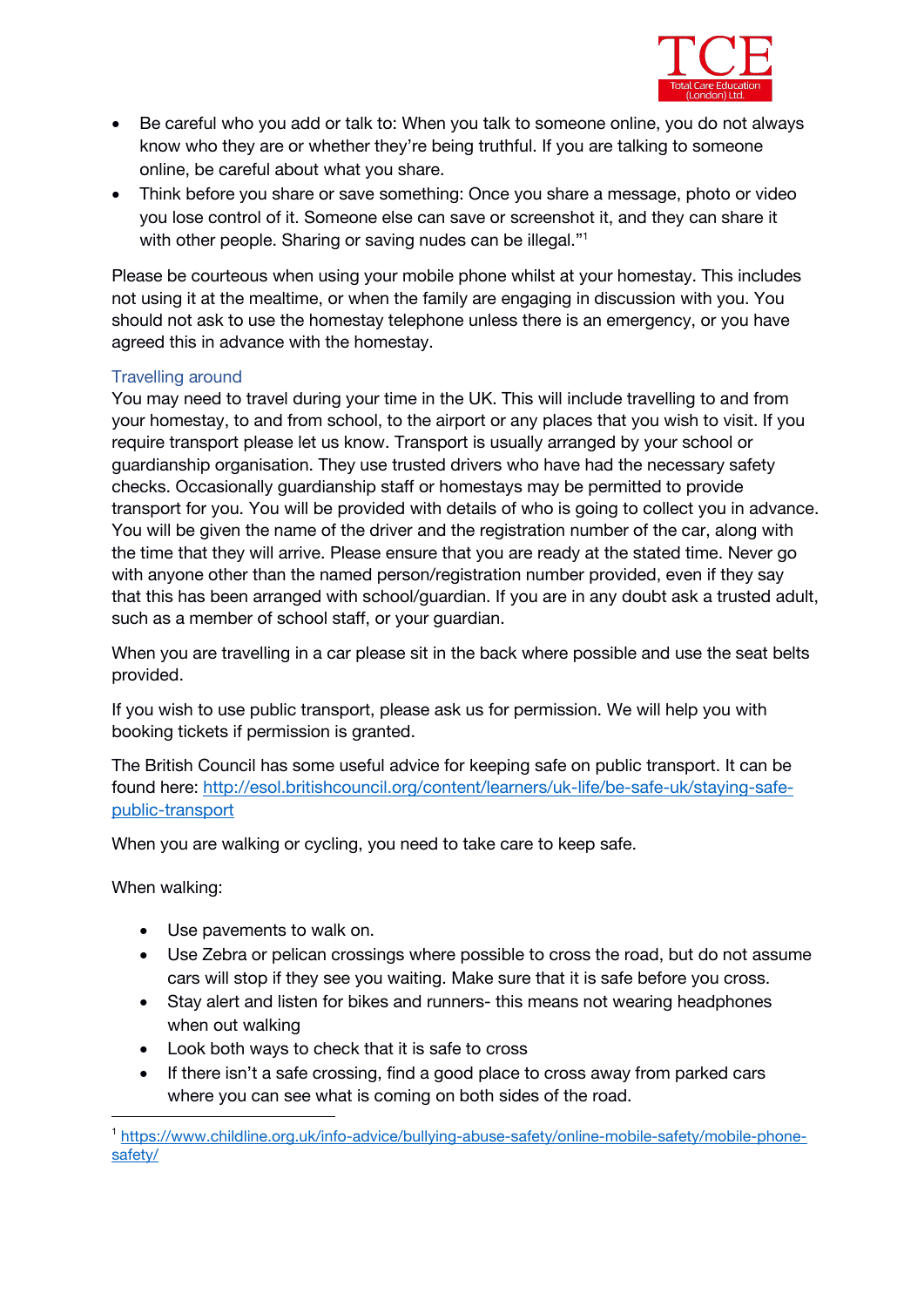

The Think!<sup>[2](#page-11-0)</sup> Website provides the following advice for cyclists:

- Ride decisively and keep clear of the kerb.
- Look and signal to show drivers what you plan to do, make eye contact where possible.
- Avoid riding up the inside of vehicles, as you might not be seen. If a vehicle is indicating to the left hang back at the junction to reduce the risk of a collision.
- Always use lights after dark or when visibility is poor. Wear high-visibility and reflective clothing and accessories at all times
- Wear a correctly fitted cycle helmet that is securely fastened and conforms to current regulations.
- Your local council can help you plan your journey by providing maps showing dedicated paths and routes.
- Where possible, try to maintain social distancing when you cycle, for example when waiting at crossings and traffic lights.
- Where using bikes (private, docked or dockless) wash your hands for at least 20 seconds or sanitise your hands before and after cycling.

#### *Managing your money*

Pocket money will be transferred from your parents and held in school finance account. Each week, a sum of £50 will be transferred to your personal account. Should you require any more than that for any specific reason, a request for approval will be sent to your parents, and, if agreed, the money will be transferred.

We will help you set up a bank account if required. Please contact us and we will be able to

make the necessary arrangements.

## *Keeping your passport, BRP safeand police registration*

Your passport, along with BRP and police registration (where required) are important documents. You should ensure that these are always kept safe. Usually schools will keep these for you but there will be times when you need to travel with them, for instance, when travelling to and from the UK. Please take care not to lose them as this could result in travel delays.

## *Religion in the UK and access to places of worship*

The population of the UK is diverse, and many religions are practised. You may wish to access places of worship during your stay. If so, please do let us know, and we will make the necessary arrangements.

#### *Learning to drive*

If you are over 17 and planning to spend some time in the UK after your schooling, you may want to learn to drive. You must apply for a provisional licence first and then apply for lessons. When the driving instructor feels you are ready, they will suggest that you apply for your test. There is a theory test and a practical driving test, and both must be passed before you will be awarded your licence. Please let us know if you would like to learn to drive, and if your parents agree, we will help you to make the necessary arrangements.

<span id="page-11-0"></span><sup>2</sup> <https://www.think.gov.uk/cycle-safety/>